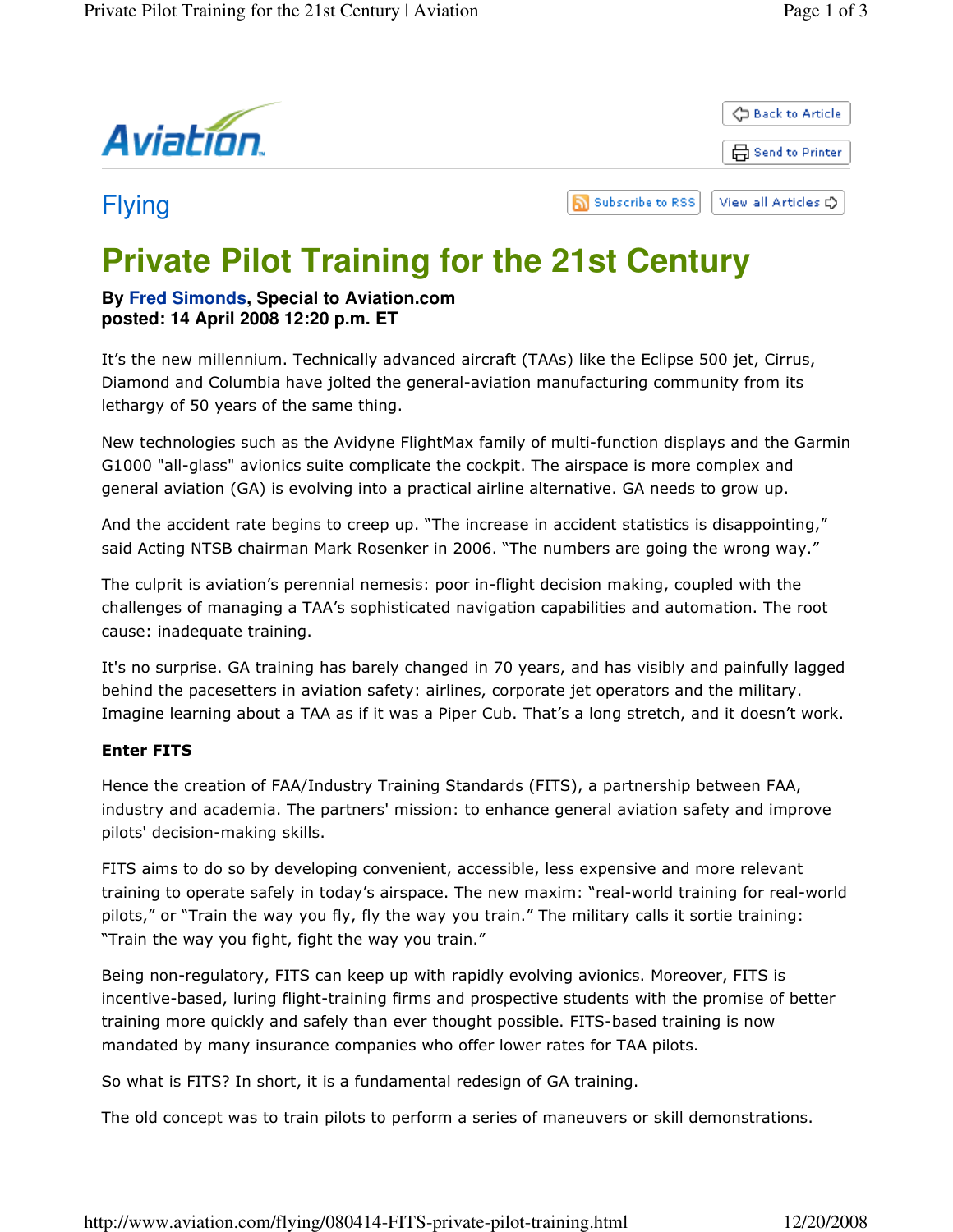Critical "soft" skills such as aeronautical decision-making and risk management got short shrift.

But the new way of thinking is to train pilots to manage real-world challenges expertly in today's airspace, applying the four facets of FITS:

- Aeronautical Decision-Making (ADM): Defining a problem correctly and choosing the best course of action, then taking action and evaluating the result
- Risk Management (RM): Managing risks associated with the pilot, airplane, environment and purpose of the flight
- Situational Awareness (SA): Deriving the big picture from risk management as well as from the flight plan, the airplane, the pilot, passenger condition and avionics programming
- Single-Pilot Resource Management (SRM): Managing onboard and external resources available pre- and in-flight to ensure a successful outcome, and tying ADM, RM and SA together to operate at near-airline safety levels.

The key to achieving these goals is simplicity itself: scenario-based training, or SBT, the embodiment of "train the way you fly, fly the way you train."

Instructors have informally applied SBT for years, often without much structure. By contrast, FITS scenarios are very structured scripts incorporating real-world experiences. Real-world scenarios produce situationally aware pilots who make sound decisions and use all the informational and automation resources available.

Most fatal accidents don't result from poor stick-and-rudder skills. So FITS makes little effort to change the way basic flight skills such as turns are taught. FITS is intended to develop higherorder judgment skills formerly believed unteachable.

Learning-centered grading is built into each lesson. Maneuvers are graded by the student's ability to explain, practice and perform a maneuver – no meaningless letter or number grades. SRM grading substitutes performance evaluation with a "manage/decide" task gauging the student's ability to acquire data and decide a best course of action.

#### Does FITS fit you?

FITS is commonplace at progressive GA flight schools, especially those affiliated with universities or community colleges. Students benefit from streamlined training — more effective training per hour and so less flight time needed to meet standards. FITS emphasizes proficiency, not hours.

A FITS student at Middle Tennessee State University earned her private and instrument tickets with just 55 logbook flight hours. The national average to earn a private license and then an instrument rating is about 120 hours.

#### It's not all cookies and cream

Educators, instructors, pilot examiners and FAA inspectors trained years ago are understandably reluctant or unable to surrender the old and embrace the new. All the same, FITS is the present and future. It may take a new generation of FITS-trained educators to make it the standard training model.

FITS enjoys good market penetration from manufacturers like Cirrus and Garmin, but it's not as prevalent in the field. Many schools still offer Cub-era training.

While FITS is aimed at TAAs and light jets, it works in any kind of aircraft or training - primary, advanced, transition or recurrent. You don't need a fancy airplane to get real-world training.